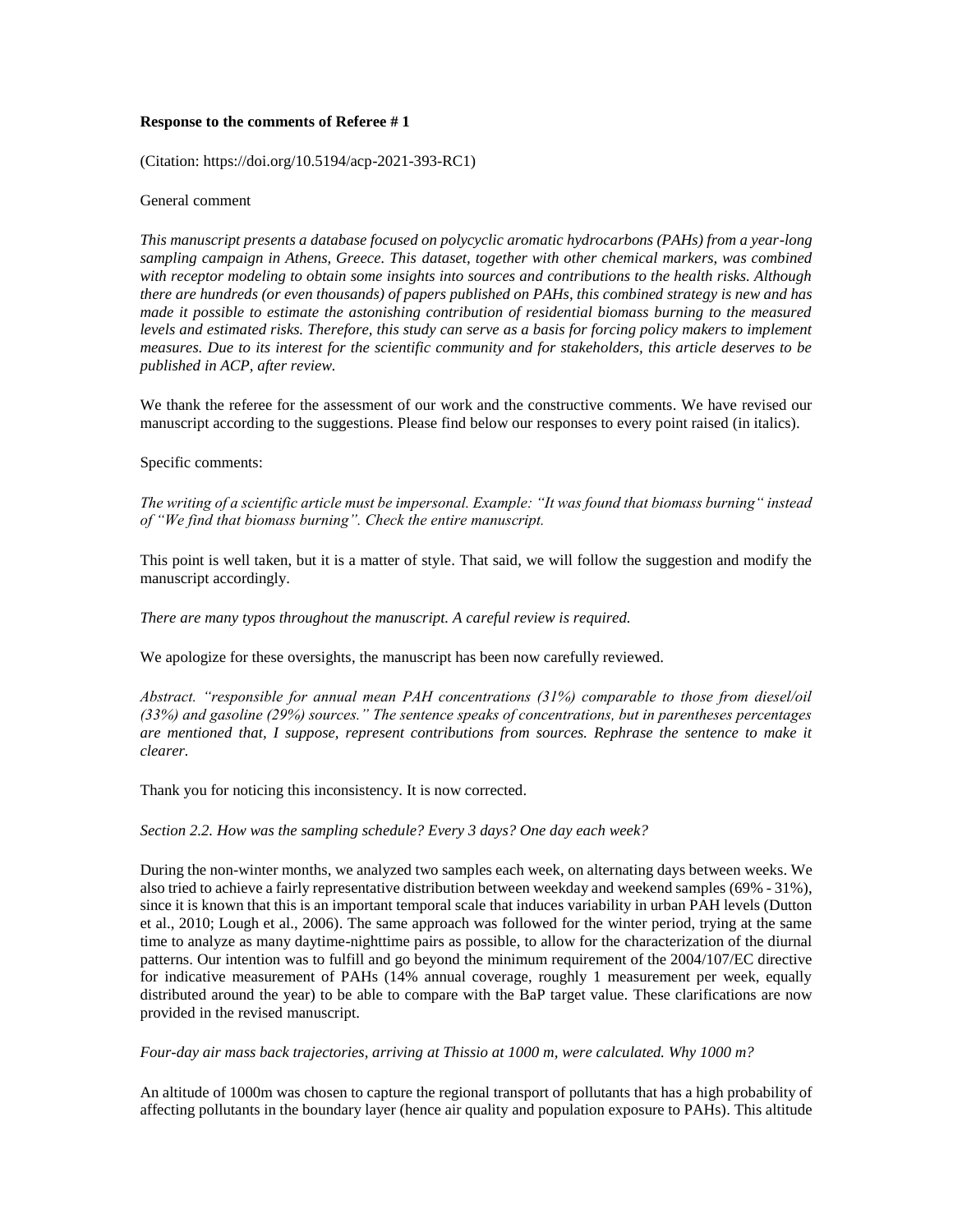is supported by numerous studies for the region studied (Grivas et al., 2018; Kalkavouras et al., 2020; Stavroulas et al., 2019). In addition according to estimates using lidar data, the planetary boundary layer over Athens extends, on average, from  $892 \pm 130$  m at 00:00 UTC to  $1617 \pm 324$  m at 12:00 UTC (Kokkalis et al., 2020) which also supports our choice of 1000m. This discussion is included in the text.

### *At what altitude is the sampling site located?*

The sampling site is located at an altitude of 146m above sea level and the inlet was at a height of 2 m above the ground. These details are now specified in the revised manuscript.

## *Section 3.1. Apply statistical tests to compare means between seasons and to assess if there are significant differences and to define confidence levels.*

We applied t-tests to search for statistically significant seasonal differences (winter/ non-winter; we follow this scheme since transitional seasons in Athens are of short duration). Mean concentrations were higher during the winter period for the vast majority of PAH members, which is consistent with the strongly enhanced emissions from wintertime sources (i.e. biomass burning) and the increased volatilization and photochemical degradation of PAHs during summer. The results of the statistical analysis are now summarized in a new supplementary Table and discussed in the revised text.

### *How do you explain the difference in concentrations between Dec2017/Jan2018 and Dec2016/Jan2017?*

The difference in PAHs levels between Dec2017/Jan2018 and Dec2016/Jan2017 could be explained by changes in meteorology and emission sources. For instance, BB-related primary pollutants recorded increased concentrations during the second winter, as indicated by black carbon (factor of 2.6 higher). The increased biomass burning contributions to PAH concentrations during the second winter was also verified by the results of the PMF analysis that showed higher BB contributions to Σ-PAHs by a factor of 3.8, during the second winter. Furthermore, a larger number of IPEs were observed during the second period (24 vs. 17). A modeling study (CAMx or WRF) could help identify the relative contribution of sources vs meteorology to the differences between the two winters, but this approach is out of the scope of this article.

## *Partitioning of PAHs between gas and particle phases was not discussed. Concentrations of many PAHs, especially LMW species, are in reality much higher than those measured in the present study, which only include the condensed form.*

Excellent point. Previous works conducted in Athens (Mandalakis et al., 2002; Sitaras and Siskos, 2001, 2008; Vasilakos et al., 2007), that performed both gas- and particle-phase measurements, reported that LMW PAHs were found predominantly in the gas phase (gas-phase fractions: 88-97%), MMW PAHs in both gas and particulate phase (gas phase: 46-90%) and HMW PAHs mainly in the particle phase (particle phase: 71- 100%).

By applying the methodology developed by Pankow (1994) we found that the largest fractions of LMW PAHs are partitioned in the gas phase (71% - 100%). Most MMW and all HMW PAHs are partitioned preferentially in the particle phase, at rates ranging between 90%-100%, with the exception of the lighter Flt and Pyr. The results support the decision not to include the LMW PAH members in the source apportionment analysis, since their temperature-dependent partitioning could induce large uncertainties in the sourcereceptor relationships. It also appears that it was indeed useful to downweight the involvement of Flt and Pyr (15%, 25% in the particle phase) in the PMF model. Moreover, it becomes obvious that caution is needed in the interpretation of results for LMW members in PAH studies that measure only the particle phase, especially using diagnostic ratios, since their temperature-dependent concentrations aren't sufficiently representative of the relationships between PAH members as emitted from sources.

The methodology and outcomes are presented as supplementary material and the main outcomes are discussed in the revised text.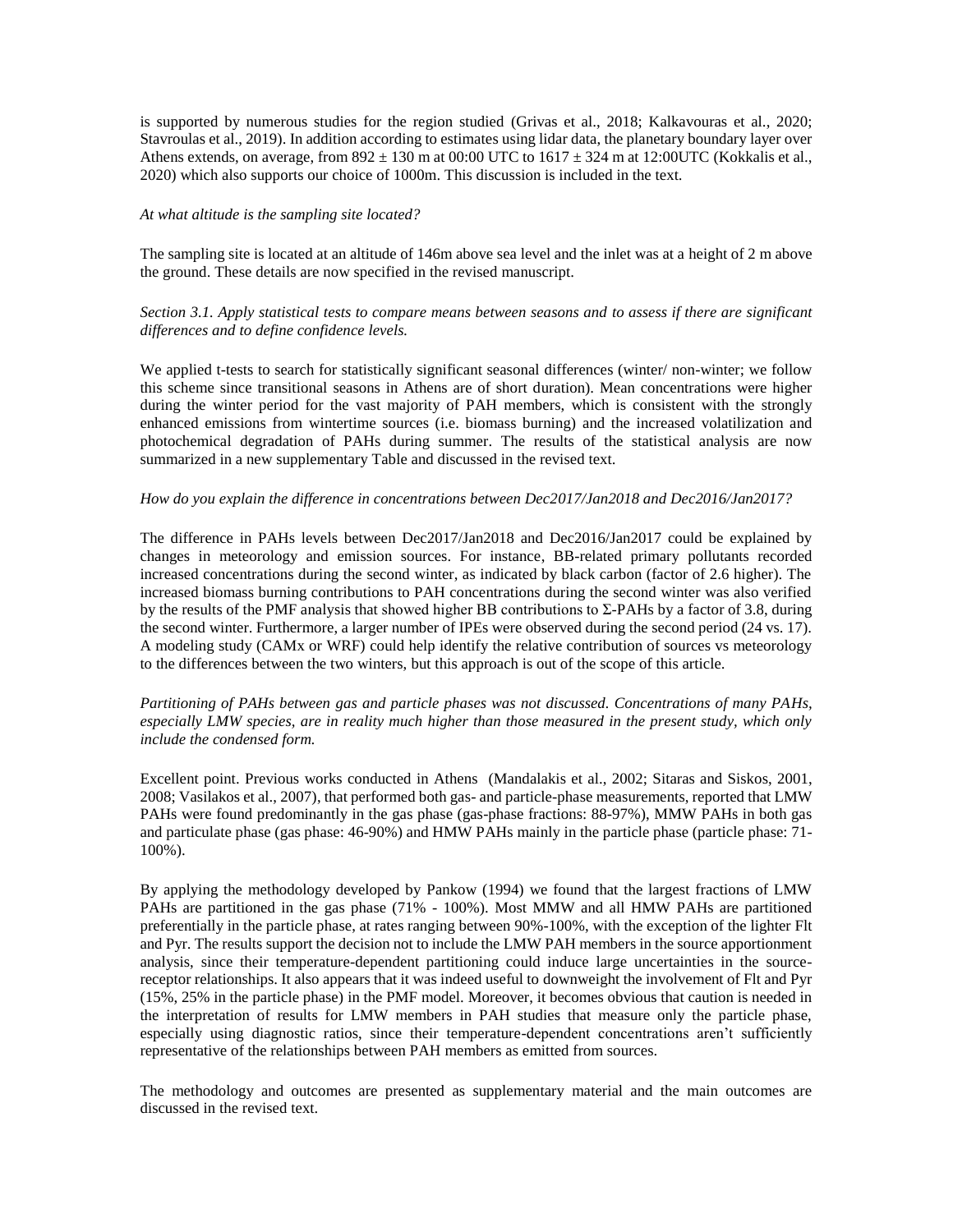*It should also be borne in mind that PAHs suffer photochemical reactions leading to the formation of nitroand oxy-derivatives.* 

We would like to thank the reviewer for this suggestion. Note that we are currently working on the analysis of nitro and oxy-derivatives of parent PAHs at the same site, and we will soon be able to verify and provide also a quantitative assessment of secondary photochemical processes (this is now indicated in the conclusions sections as a proposed research direction).

*Authors should look for correlations with ozone and NOx concentrations provided by the air quality measurement network to better interpret the results obtained.*

This is a good point. In-situ measurements of  $O_3$ ,  $NO_x$  and CO were available at the measurement site, using reference-grade instruments. We also obtained  $NO<sub>x</sub>$  from a nearby, traffic-impacted, official station (Athinas Str.) of the AQ monitoring network, to see whether there are traffic-background contrasts in the correlations. We performed the correlation analysis separately for winter and non-winter months. The results are presented in a new supplementary table and discussed in the text.

*End of page 12. Non-local contributions were associated with trajectories from the Black Sea area, where "extensive summer agricultural burning has been identified". Legislation within the EU has largely outlawed the practice of field burning agricultural wastes, especially in summer. Authors must make sure that it is agricultural burning or wildfires. For this purpose, fire maps and emission inventories by EMEP/EEA (which include emissions from agricultural burning) should be consulted.*

We would like to thank the reviewer for his/her comment. Although the (EU) 1306/2013 regulation has forbidden the practice of field burning of agricultural wastes, large scale agricultural biomass burning is still being observed in countries of the Black Sea region, that are not directly bound by EU legislation like Ukraine, Russia (southwestern oblasts) and countries in the Caucasus area (Hall et al., 2021; McCarty et al., 2017). This phenomenon is specifically intensified the period from July to September (Sciare et al., 2008). We have examined GWIS (Global Wildfire Information System) emission inventories and also satellite fire maps (TERRA and AQUA MODIS, VIIRS-NOOA), that verify the identified source area as a major hotspot of fire-related emissions. We provide indicative supplementary figures and data in the Supplement. Discerning between wildfires and agricultural burning can be difficult. However, we examined land use/cover maps in the region, superimposed over the fire maps and it appears that the majority of identified fires occurred in the extensive croplands of Ukraine and Southern Russia. Indicative figures are also included in the Supplement.

*Conclusions. I'm not sure about the promotion of electromobility. While exhaust emissions would decrease, non-exhaust emissions would, on the contrary, increase. Heavier battery electric vehicles may result in more tyre/brake wear and resuspension emissions than the current vehicle fleet. Several recent studies have shown that non-exhaust emissions are at least as toxic as those from exhaust emissions. One thing is for sure ... The use of public transport instead of individual transport should be promoted.*

Thank you for bringing up this point. EU seems bound to the direction of electromobility, having recently proposed a ban on fossil-fuel powered cars from 2035, a decision that will lead to large cutbacks of vehicular exhaust emissions. However, in the next decades, the majority of PM from the road transport sector is expected to derive from non-exhaust emissions, even without the enforcement of electromobility (Daellenbach et al., 2020). This complex tradeoff between exhaust and non-exhaust emissions is now described in the conclusions, along with the necessity to adopt measures and practices for the reduction of non-exhaust vehicular emissions as that suggested by the reviewer. We also note, that the use of heavier private vehicles could leaded to increased traffic-induced resuspension of particles containing PAHs (Alves et al., 2018; Oliveira et al., 2011).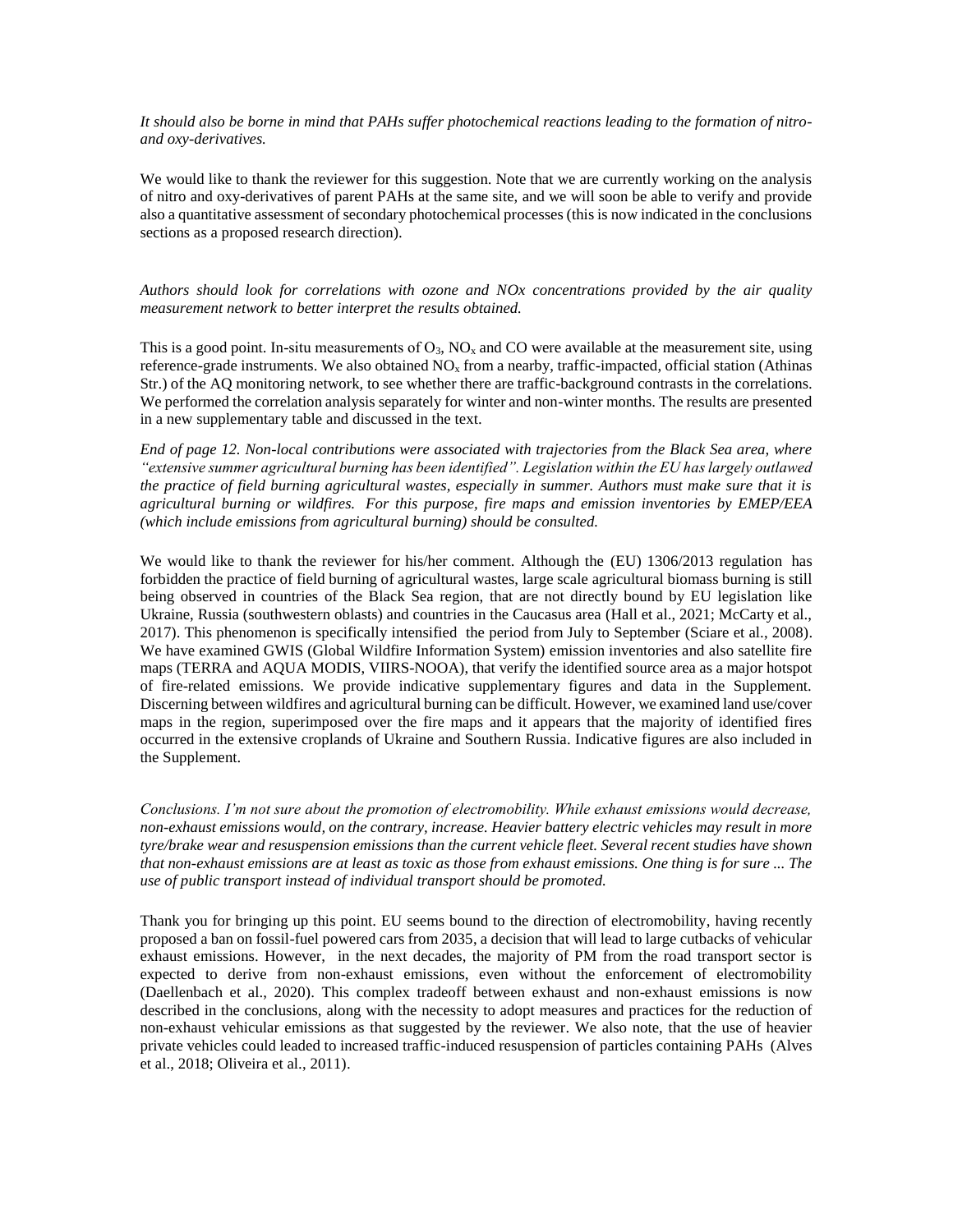#### **References**

Alves, C. A., Evtyugina, M., Vicente, A. M. P., Vicente, E. D., Nunes, T. V., Silva, P. M. A., Duarte, M. A. C., Pio, C. A., Amato, F. and Querol, X.: Chemical profiling of PM10 from urban road dust, Sci. Total Environ., 634, 41–51, doi:10.1016/j.scitotenv.2018.03.338, 2018.

Daellenbach, K. R., Uzu, G., Jiang, J., Cassagnes, L.-E., Leni, Z., Vlachou, A., Stefenelli, G., Canonaco, F., Weber, S., Segers, A., Kuenen, J. J. P., Schaap, M., Favez, O., Albinet, A., Aksoyoglu, S., Dommen, J., Baltensperger, U., Geiser, M., El Haddad, I., Jaffrezo, J.-L. and Prévôt, A. S. H.: Sources of particulatematter air pollution and its oxidative potential in Europe, Nature, 587(7834), 414–419, doi:10.1038/s41586- 020-2902-8, 2020.

Dutton, S. J., Rajagopalan, B., Vedal, S. and Hannigan, M. P.: Temporal patterns in daily measurements of inorganic and organic speciated PM2.5 in Denver, Atmos. Environ., 44(7), 987–998, doi:10.1016/j.atmosenv.2009.06.006, 2010.

Grivas, G., Cheristanidis, S., Chaloulakou, A., Koutrakis, P. and Mihalopoulos, N.: Elemental Composition and Source Apportionment of Fine and Coarse Particles at Traffic and Urban Background Locations in Athens, Greece, Aerosol Air Qual. Res., 18(7), 1642–1659, doi:10.4209/aaqr.2017.12.0567, 2018.

Hall, J. V, Zibtsev, S. V, Giglio, L., Skakun, S., Myroniuk, V., Zhuravel, O., Goldammer, J. G. and Kussul, N.: Environmental and political implications of underestimated cropland burning in Ukraine, Environ. Res. Lett., 16(6), 064019, doi:10.1088/1748-9326/abfc04, 2021.

Kalkavouras, P., BougiatiotI, A., Hussein, T., Kalivitis, N., Stavroulas, I., Michalopoulos, P. and Mihalopoulos, N.: Regional New Particle Formation over the Eastern Mediterranean and Middle East, Atmosphere (Basel)., 12(1), 13, doi:10.3390/atmos12010013, 2020.

Kokkalis, P., Alexiou, D., Papayannis, A., Rocadenbosch, F., Soupiona, O., Raptis, P.-I., Mylonaki, M., Tzanis, C. G. and Christodoulakis, J.: Application and Testing of the Extended-Kalman-Filtering Technique for Determining the Planetary Boundary-Layer Height over Athens, Greece, Boundary-Layer Meteorol., 176(1), 125–147, doi:10.1007/s10546-020-00514-z, 2020.

Lough, G. C., Schauer, J. J. and Lawson, D. R.: Day-of-week trends in carbonaceous aerosol composition in the urban atmosphere, Atmos. Environ., 40(22), 4137–4149, doi:10.1016/j.atmosenv.2006.03.009, 2006.

Mandalakis, M., Tsapakis, M., Tsoga, A. and Stephanou, E. G.: Gas–particle concentrations and distribution of aliphatic hydrocarbons, PAHs, PCBs and PCDD/Fs in the atmosphere of Athens (Greece), Atmos. Environ., 36(25), 4023–4035, doi:10.1016/S1352-2310(02)00362-X, 2002.

McCarty, J. L., Krylov, A., Prishchepov, A. V, Banach, D. M., Tyukavina, A., Potapov, P. and Turubanova, S.: Agricultural Fires in European Russia, Belarus, and Lithuania and Their Impact on Air Quality, 2002–2012, in Land-Cover and Land-Use Changes in Eastern Europe after the Collapse of the Soviet Union in 1991, edited by G. Gutman and V. Radeloff, pp. 193–221, Springer International Publishing, Cham., 2017.

Oliveira, C., Martins, N., Tavares, J., Pio, C., Cerqueira, M., Matos, M., Silva, H., Oliveira, C. and Camões, F.: Size distribution of polycyclic aromatic hydrocarbons in a roadway tunnel in Lisbon, Portugal, Chemosphere, 83(11), 1588–1596, doi:10.1016/j.chemosphere.2011.01.011, 2011.

Pankow, J. F.: An absorption model of the gas/aerosol partitioning involved in the formation of secondary organic aerosol, Atmos. Environ., 28(2), 189–193, doi:10.1016/1352-2310(94)90094-9, 1994.

Sciare, J., Oikonomou, K., Favez, O., Liakakou, E., Markaki, Z., Cachier, H. and Mihalopoulos, N.: Longterm measurements of carbonaceous aerosols in the Eastern Mediterranean: evidence of long-range transport of biomass burning, Atmos. Chem. Phys., 8(18), 5551–5563, doi:10.5194/acp-8-5551-2008, 2008.

Sitaras, I. E. and Siskos, P. A.: Levels of Volatile Polycyclic Aromatic Hydrocarbons in the Atmosphere of Athens, Greece, Polycycl. Aromat. Compd., 18(4), 451–467, doi:10.1080/10406630108233820, 2001.